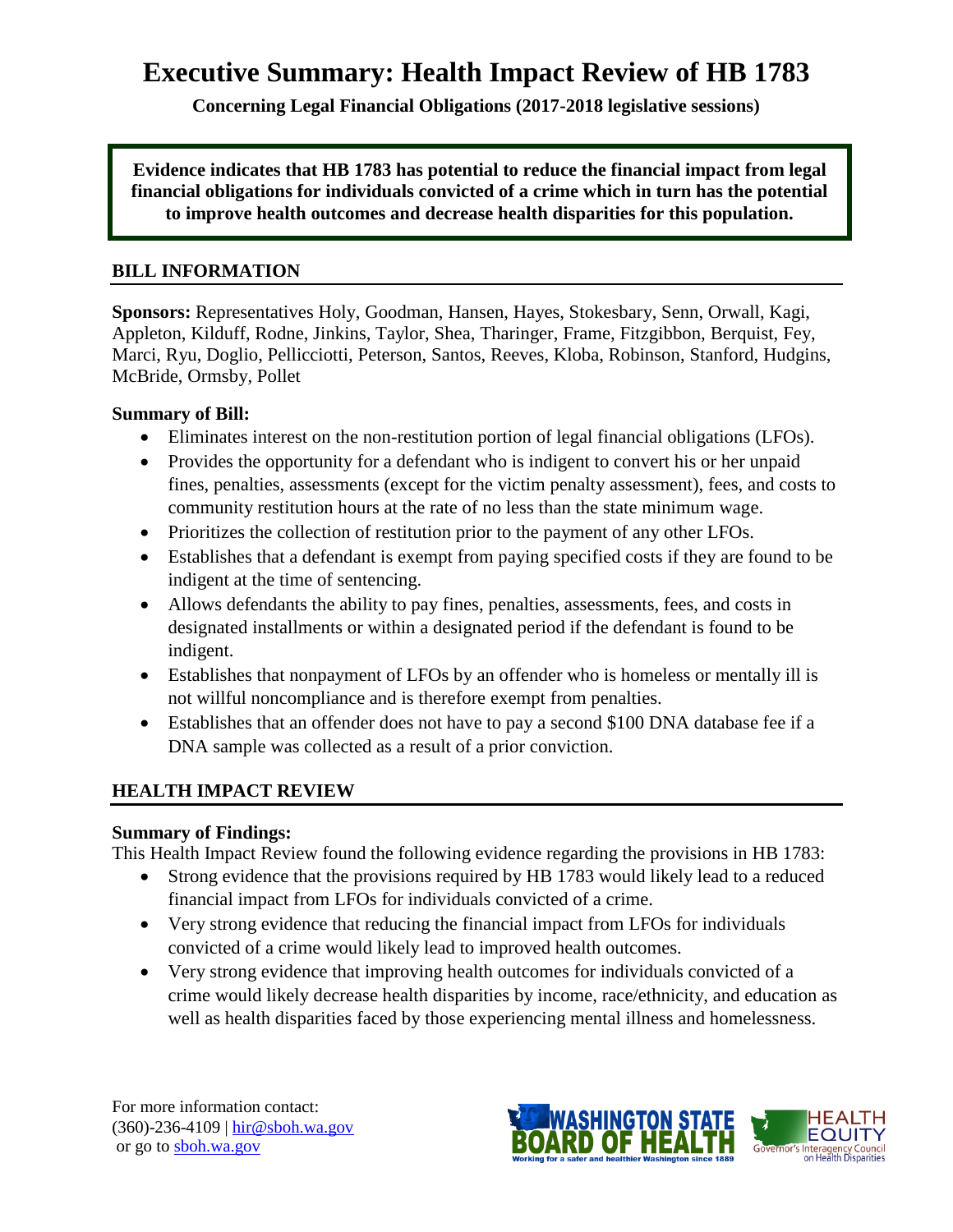# **Health Impact Review of HB 1783**

**Concerning Legal Financial Obligations 2017-2018 Legislative Sessions**

# **February 7, 2017**

Author: Alexandra Montaño Contributor/Reviewer: Christy Hoff Reviewer: Sierra Rotakhina Reviewer: Michelle Davis Reviewer: Kelie Kahler

# **Acknowledgement**

We would like to thank Dr. Katherine Beckett, Director of the Comparative Law and Society Studies (CLASS) Center and Professor in the Department of Sociology and the Law, Societies, and Justice Program at the University of Washington for providing consultation for this review.

# **Contents**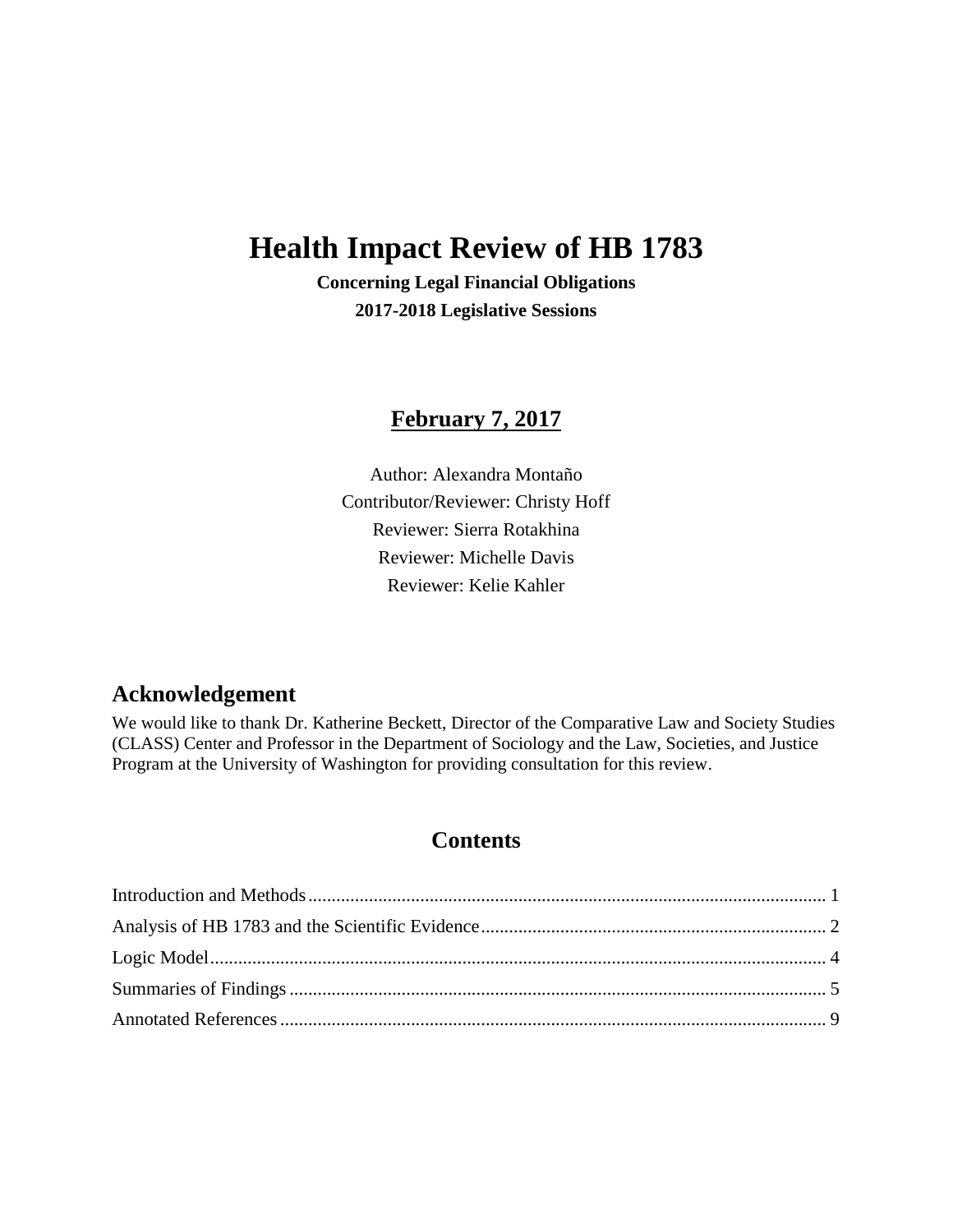# **Introduction and Methods**

<span id="page-2-0"></span>A Health Impact Review is an analysis of how a proposed legislative or budgetary change will likely impact health and health disparities in Washington State [\(RCW 43.20.285\)](http://apps.leg.wa.gov/rcw/default.aspx?cite=43.20.285). For the purpose of this review 'health disparities' have been defined as the differences in disease, death, and other adverse health conditions that exist between populations [\(RCW 43.20.270\)](http://apps.leg.wa.gov/rcw/default.aspx?cite=43.20.270). This document provides summaries of the evidence analyzed by State Board of Health staff during the Health Impact Review of House Bill 1783 (HB [1783\)](http://lawfilesext.leg.wa.gov/biennium/2017-18/Pdf/Bills/House%20Bills/1783.pdf) from the 2017-2018 legislative sessions.

Staff analyzed the content of HB 1783 and created a logic model depicting possible pathways leading from the provisions of the bill to health outcomes. We consulted with experts and contacted stakeholders with diverse perspectives on the bill. State Board of Health staff can be contacted for more information on which stakeholders were consulted on this review. We conducted objective reviews of the literature for each pathway using databases including PubMed and Google Scholar.

The following pages provide a detailed analysis of the bill including the logic model, summaries of evidence, and annotated references. The logic model is presented both in text and through a flowchart (Figure 1). The logic model includes information on the strength of the evidence for each relationship. The strength-of-evidence has been defined using the following criteria:

- Not well researched: the literature review yielded few if any studies or only yielded studies that were poorly designed or executed or had high risk of bias.
- **A fair amount of evidence:** the literature review yielded several studies supporting the association, but a large body of evidence was not established; or the review yielded a large body of evidence but findings were inconsistent with only a slightly larger percent of the studies supporting the association; or the research did not incorporate the most robust study designs or execution or had a higher than average risk of bias.
- **Strong evidence:** the literature review yielded a large body of evidence on the relationship (a vast majority of which supported the association) but the body of evidence did contain some contradictory findings or studies that did not incorporate the most robust study designs or execution or had a higher than average risk of bias; or there were too few studies to reach the rigor of 'very strong evidence'; or some combination of these.
- **Very strong evidence:** the literature review yielded a very large body of robust evidence supporting the association with few if any contradictory findings. The evidence indicates that the scientific community largely accepts the existence of the association.

This review was subject to time constraints, which influenced the scope of work for this review. The annotated references are only a representation of the evidence and provide examples of current research. In some cases only a few review articles or meta-analyses are referenced. One article may cite or provide analysis of dozens of other articles. Therefore the number of references included in the bibliography does not necessarily reflect the strength-of-evidence. In addition, some articles provide evidence for more than one research question so they are referenced multiple times.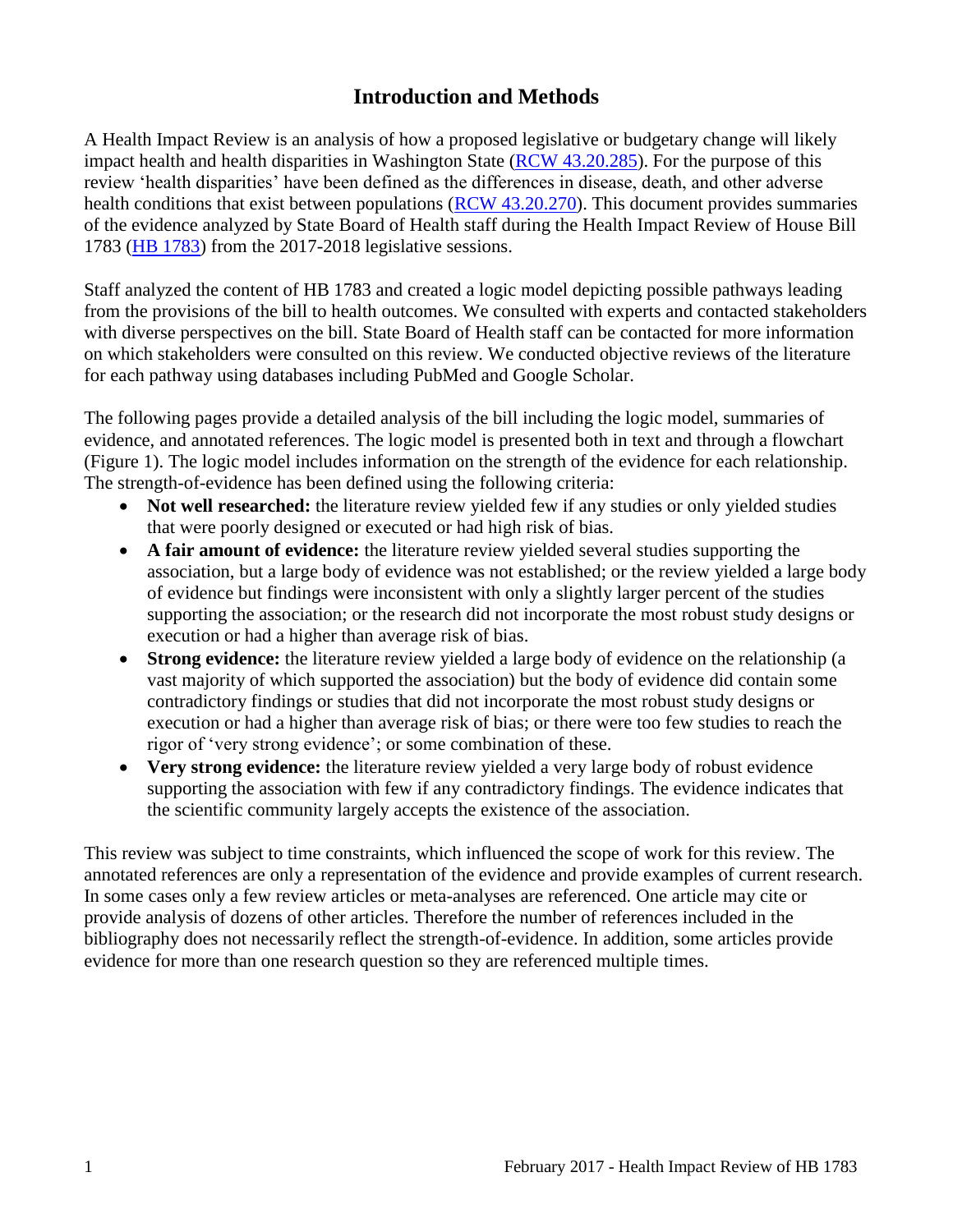# **Analysis of HB 1783 and the Scientific Evidence**

#### <span id="page-3-0"></span>*Summary of relevant background information*

- When an individual is convicted of a crime in Washington, the court has the authority to order the payment of legal financial obligations (LFOs), which may include fines, fees, and costs associated with an individual's conviction. [1](#page-10-1)
- In addition to a number of discretionary LFOs such as a jury fee, crime lab analysis fee, filing/clerk's fee, and costs of incarceration, a \$500 victim penalty assessment (VPA) and a \$100 DNA fee are required to be imposed on all felony convictions.<sup>[1,](#page-10-1)[2](#page-10-2)</sup>
- Superior court-ordered LFO judgements in Washington are charged 12% interest annually, which begins accruing from the day of sentencing, and are assessed a \$100 annual collection surcharge per felony conviction.<sup>[3](#page-10-3)</sup>
- LFOs from district and municipal courts are also subject to 12% interest if the case is sent to a collection agency and placed in collection status.[4](#page-11-0)

#### *Summary of HB 1783*

- Eliminates interest on the non-restitution portion of LFOs.
- Provides the opportunity for a defendant who is indigent to convert his or her unpaid fines, penalties, assessments (except for the VPA), fees, and costs to community restitution hours at the rate of no less than the state minimum wage.
- Prioritizes the collection of restitution prior to the payment of any other LFOs.
- Establishes that a defendant is exempt from paying specified costs if they are found to be indigent at the time of sentencing.
- Allows defendants the ability to pay fines, penalties, assessments, fees, and costs in designated installments or within a designated period if the defendant is found to be indigent.
- Establishes that nonpayment of LFOs by an offender who is homeless or mentally ill is not willful noncompliance and is therefore exempt from penalties.
- Establishes that an offender does not have to pay a second \$100 DNA database fee if a DNA sample was collected as a result of a prior conviction.

# *Scope of this Health Impact Review*

Existing language in RCW 10.82.090 specifies that the provisions in HB 1783 would apply to persons convicted as adults as well as those adjudicated in juvenile court. However, in May 2015 Governor Jay Inslee signed into law Senate Bill 5564, known as the Youth Equality and Reintegration (YEAR) Act. This act relieves juvenile offenders from many of the same financial obligations as HB 1783 proposes.<sup>[5](#page-11-1)</sup> Key provisions of the YEAR Act include: eliminating 20 of the 22 non-restitution LFOs; reducing the 12% interest rate on LFOs to zero; providing judges with the discretion to modify restitution assessments based on ability to pay, seal criminal records when restitution to individual victims has been paid off, and convert restitution to community service hours; creating the opportunity for youth with outstanding LFOs to petition the Court to reduce or forgive LFOs and interest; and prioritizing the payment of restitution to the victims.<sup>[5](#page-11-1)</sup> Given that the YEAR Act supersedes HB 1783 for juvenile offenders, this Health Impact Review will limit its focus to adult offenders only.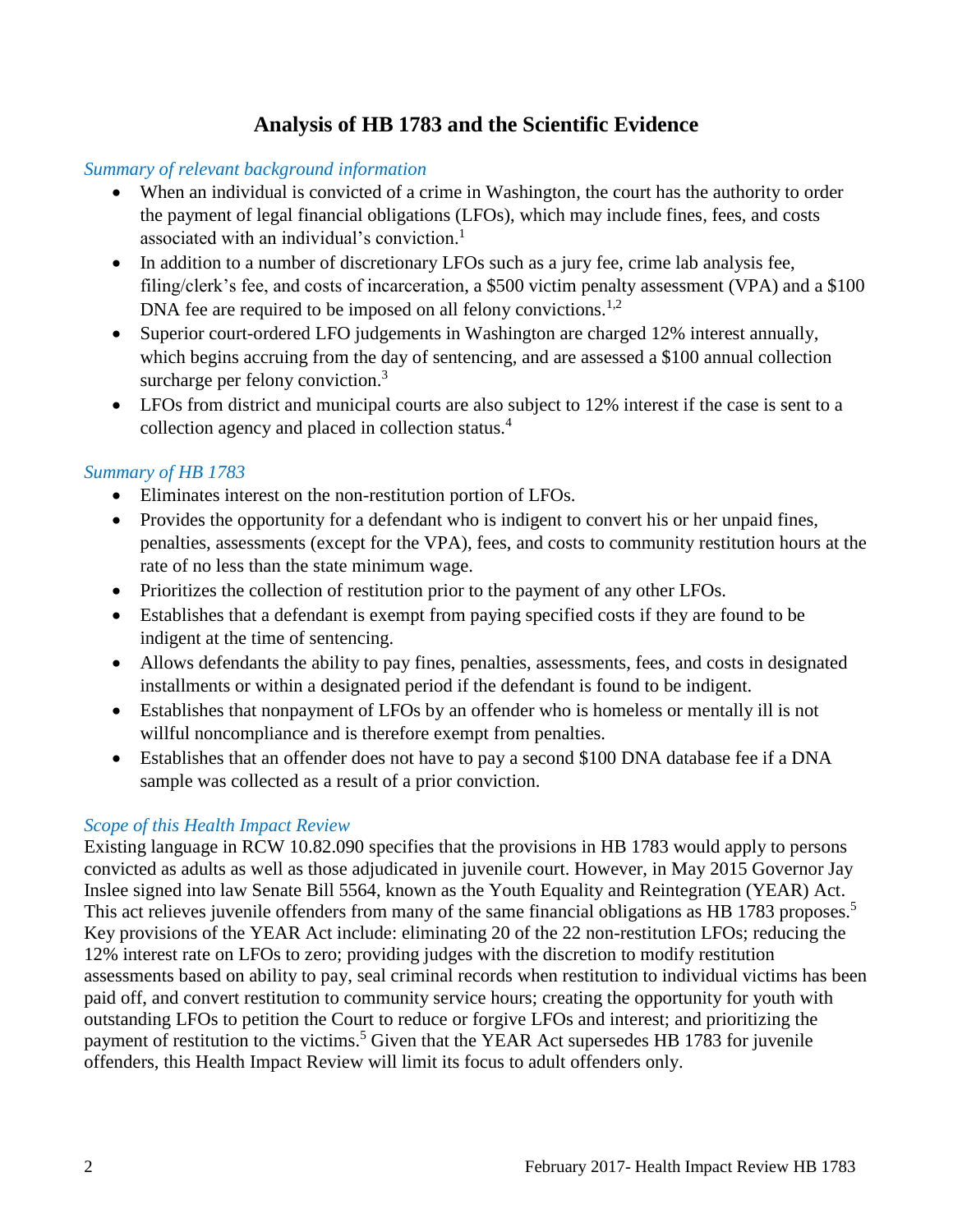#### *Health impact of HB 1783*

Evidence indicates that HB 1783 has potential to reduce the financial impact from LFOs for individuals convicted of a crime which in turn has the potential to improve health outcomes and decrease health disparities for this population.

#### *Pathways to health impacts*

The potential pathways leading from the provisions of HB 1783 to decreased health disparities are depicted in Figure 1. There is strong evidence that the provisions required by HB 1783 would likely lead to reduced financial impact from LFOs for individuals convicted of a crime.<sup>[1](#page-10-1)[,3](#page-10-3)[,4](#page-11-0)[,6-10](#page-11-2)</sup> There is very strong evidence that reducing the financial burden of LFOs would likely improve health outcomes for a number of indicators including overall self-rated health, depression, anxiety, asthma, obesity, and high blood pressure.[11-20](#page-13-0) There is very strong evidence that improving health outcomes for individuals convicted of a crime would likely reduce health disparities by income,  $4,10-21$  $4,10-21$  race/ethnicity,  $3,12,14,17,21-26$  $3,12,14,17,21-26$  $3,12,14,17,21-26$  $3,12,14,17,21-26$  $3,12,14,17,21-26$  and education.<sup>[3,](#page-10-3)[4,](#page-11-0)[11,](#page-13-0)[17,](#page-14-1)[21,](#page-16-0)[22,](#page-16-1)[25,](#page-17-0)[27](#page-17-1)</sup> Further, HB 1783 provides specific provisions for individuals convicted of a crime who are experiencing mental illness and homelessness and therefore improving health outcomes would also likely decrease health disparities for these populations.<sup>[3](#page-10-3)[,22](#page-16-1)[,23](#page-16-2)[,28](#page-18-0)</sup>

Due to time limitations we only researched the most direct connections between the provisions of the bill and decreased health disparities and did not explore the evidence for all possible pathways. For example, potential pathways that were not researched include:

 Evidence for the effectiveness of monetary sanction reform in increasing compliance with payments.

#### *Magnitude of impact*

The fiscal note for SB 5713 (the previous version of this bill from the 2015-2016 legislative session) published in February 2015 estimates that there are 98,410 persons in Washington with superior court LFOs. In addition, the Washington Office of Public Defense indicates that 80 to 90% of persons charged with felony convictions, which would be handled by the superior courts, are found to be indigent. Using this estimate, the number of persons that would be impacted by the provisions provided by HB 1783, such as eligibility for community restitution hours, would be between 78,728 and 88,569 people. Further, the fiscal note states that there are 450,847 persons with LFOs from district and municipal courts. Although the percentage of indigent persons in that population is unknown, the fiscal note utilizes the United States Census Bureau estimate of 17.5% of Washington residents living at or below 125% of the federal poverty level. If 17.5% of those with district and municipal court LFOs were considered indigent, there would be an additional 78,898 people, which in combination with those owing superior court LFOs would amount to between 157,626 and 167,467 people impacted by this bill. It is important to note that the Census estimate reflects the general population in Washington and is likely an underestimation of the number of people with district and municipal court LFOs who are living in poverty and would be impacted by the provisions of this bill. Further, all persons in Washington with LFOs would be impacted by the provision that eliminates interest accrual on the non-restitution portion of their LFOs, approximately 549,257 people. Finally, a number of people would be indirectly impacted by this legislation as researchers have noted the tremendous impact that LFOs have on children and families including garnishment of spouse's earnings, seizing joint bank accounts and assets, and an overall financial instability.<sup>[10](#page-13-1)</sup>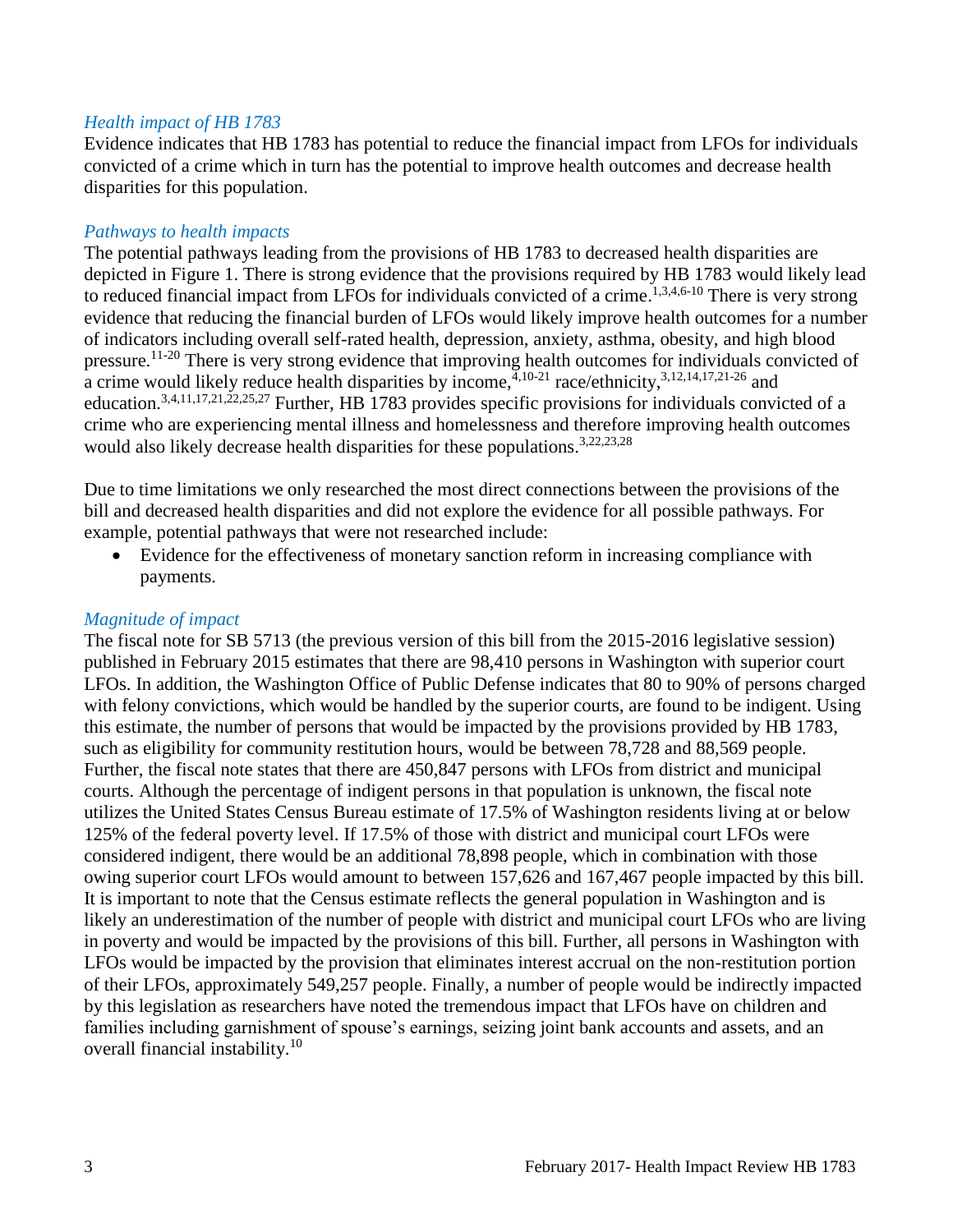# **Logic Model**

<span id="page-5-0"></span>

**Figure 1 House Bill 1783 Concerning Legal Financial Obligations**

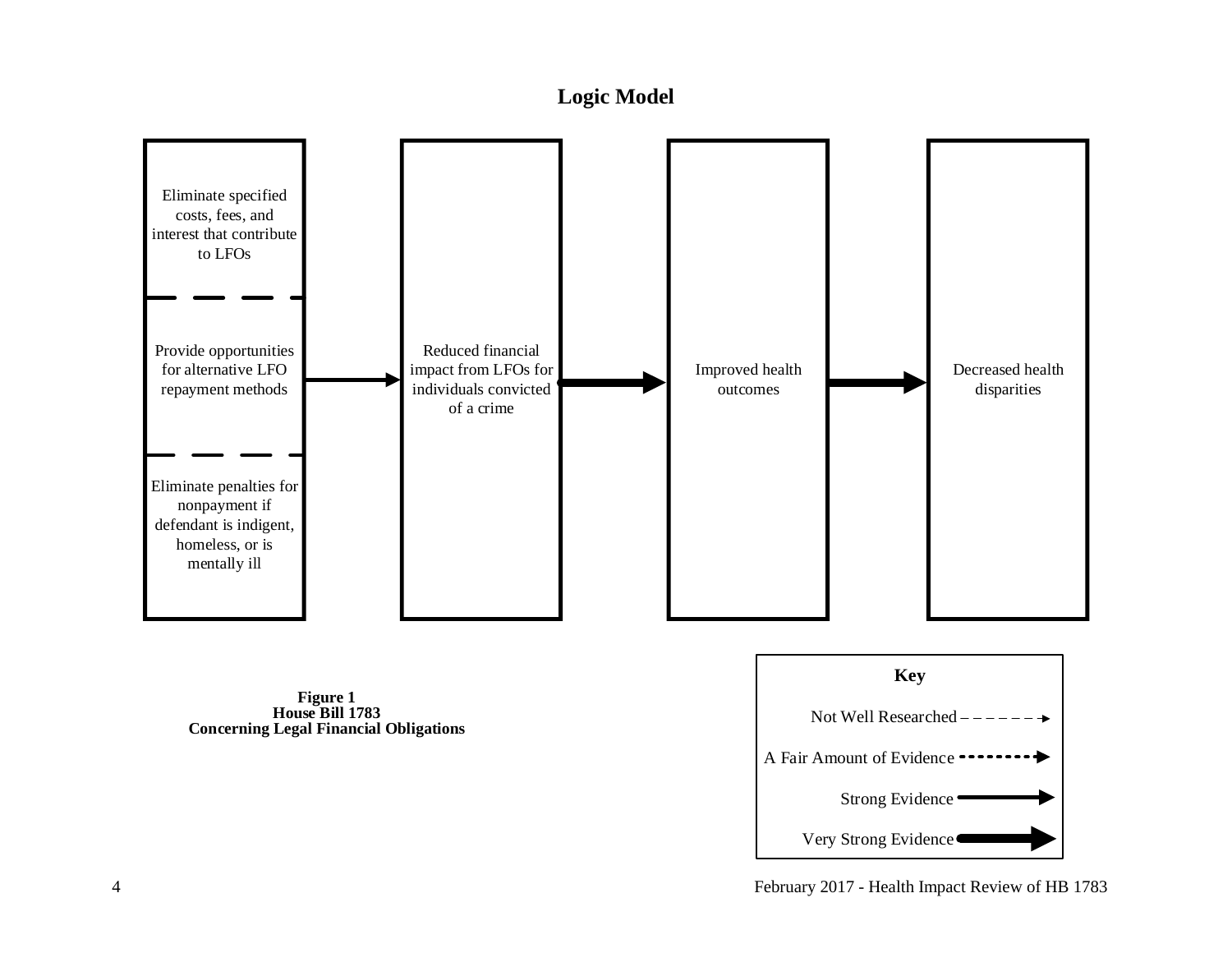# **Summaries of Findings**

#### <span id="page-6-0"></span>**Will the provisions specified by HB 1783 lead to a reduced financial impact from LFOs for individuals convicted of a crime?**

There is strong evidence that the provisions required by HB 1783 will lead to a reduced financial impact from LFOs for individuals convicted of a crime. According to the Washington Office of Public Defense, between 80% and 90% of persons convicted of felonies in the state are found to be indigent by the courts.<sup>[4](#page-11-0)</sup> A number of studies have indicated that LFOs, and the interest on them, is one of the biggest barriers to successful re-entry into communities following conviction and perpetuate a cycle of poverty.<sup>[1,](#page-10-1)[4,](#page-11-0)[6-9](#page-11-2)</sup> For example, with surmounting debt from LFOs, previous offenders experience worsening credit scores, a reduced ability to apply for federal benefits, and hindered efforts to pursue education and employment, particularly for those with a felony conviction.<sup>[1,](#page-10-1)[8](#page-12-0)</sup> In a 2008 study in Washington, data from superior court records indicated that the median value of LFOs for felony convictions was \$[1](#page-10-1),347 and the mean LFO value was  $$2,540<sup>1</sup>$ Given the mean value of \$2,540 and a 12% interest rate, a person making \$25 monthly payments on their LFO will still possess over \$3,900 in legal debt 30 years later.<sup>[1](#page-10-1)</sup> Further, evidence shows that for the majority of people, making payments towards their LFOs is "unduly burdensome" and that making regular payments takes away from their ability to pay rent, buy food and medicine, and financially support their children and families.<sup>[3](#page-10-3)[,8](#page-12-0)</sup> Finally, using the value of the median legal debt in Washington, data has shown that legal debt of white, Hispanic, and black men is approximately 60%, 36%, and 50% of their expected annual earnings respectively, which demonstrates that the debt caused by LFOs is substantial and impedes economic mobility.<sup>[10](#page-13-1)</sup> Therefore, the provisions provided by SB 1783, such as eliminating the interest on nonrestitution LFOs and eliminating specified costs for indigent persons, would reduce the financial impact from LFOs for individuals convicted of a crime.

#### **Will reducing the financial impact from LFOs for individuals convicted of a crime lead to improved health outcomes?**

There is very strong evidence that reducing the financial impact from LFOs for individuals convicted of a crime will lead to improved health outcomes. Financial impact can be measured by a number of indicators including household income, socioeconomic position, relative deprivation, poverty rates, and personal indebtedness.[15](#page-14-2)[,16](#page-14-3)[,18-21](#page-15-0) There is a large body of robust evidence that supports the association between income and health. Significant correlations exist between lower income and a number of health indicators including worse overall self-reported health, depression, stress, asthma, arthritis, stroke, oral health, tobacco use, women's health indicators, health screening rates, physical activity, and diabetes.[11-13,](#page-13-0)[15,](#page-14-2)[18,](#page-15-0)[19](#page-15-1) Further, 2015 data indicate that age-adjusted death rates were higher in Washington census tracks with higher poverty rates.<sup>[14](#page-14-0)</sup> Household income was also the strongest predictor of self-reported health status in Washington in 2016, even after accounting for age, education, and race/ethnicity.<sup>[17](#page-14-1)</sup>

In addition to the literature that demonstrates an association between income and health, another body of evidence also indicates an association between debt, or indebtedness, and health. Evidence from two large peer-reviewed systematic reviews show that unpaid debt is associated with poorer self-reported physical health and health-related behaviors such as physical activity, alcohol and tobacco use, and diet quality.<sup>[16,](#page-14-3)[20](#page-15-2)</sup> Further, evidence shows that personal debt negatively impacts mental health and is associated with an increased rate of depression and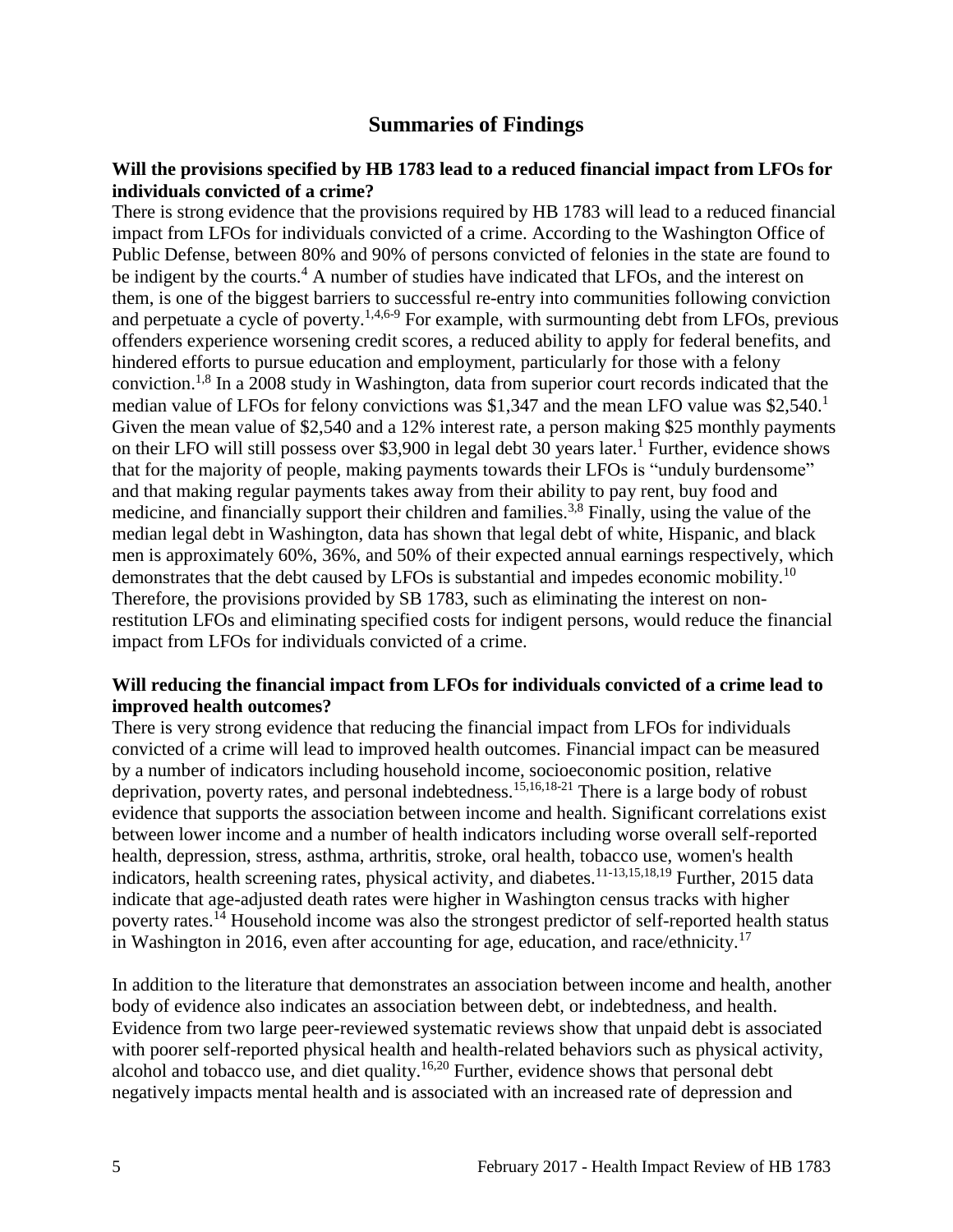depression-related symptoms such as anxiety and anger as well as suicidal ideation.<sup>[16](#page-14-3)[,20](#page-15-2)</sup> The results from a pooled meta-analysis demonstrate significant associations between debt and mental disorders, depression, suicide completion or attempt, problem drinking, drug dependence, neurotic disorder, and psychotic disorders.[16](#page-14-3) Therefore, reducing the financial burden from LFOs, and thereby reducing legal debt, would improve mental and physical health outcomes for this population.

#### **Will improved health outcomes lead to decreased health disparities among individuals convicted of a crime?**

There is very strong evidence that improving health outcomes for individuals convicted of a crime would decrease health disparities. Evidence indicates that racial/ethnic minorities, and individuals with low-income, lower levels of education, and higher rates of mental illness and homelessness are disproportionately represented in the criminal justice system.<sup>[3](#page-10-3)[,4](#page-11-0)[,6](#page-11-2)[,10](#page-13-1)[,23](#page-16-2)[,24](#page-17-2)[,26](#page-17-3)</sup> Evidence also indicates that this disproportionality also exists in Washington. For example, in 2010, black, American Indian/Alaska Native, and Hispanic individuals made up 18%, 5%, and 14% of persons in Washington prisons and jails although they made up only 4%, 2% and 11% of the total Washington population, respectively.[26](#page-17-3) Additionally, data indicates that even after controlling for other legal, demographic, and county level characteristics, Hispanic defendants are assessed significantly higher fines and fees than white defendants in Washington.<sup>[1](#page-10-1)</sup> Improving health outcomes for the populations disproportionately represented in the criminal justice system would therefore decrease health disparities.

#### *Disparities by income, education, and race/ethnicity*

Data indicates that low-income populations are disproportionately burdened by monetary sanctions in the United States.<sup>[3](#page-10-3)</sup> One study estimates that the annual income of nearly two-thirds of jail inmates was under \$12,000 in the year prior to their arrest and when coupled with reduced educational and employment opportunities upon release, the financial hurdles can be tremendous, even in the absence of  $LFOs<sup>3</sup>$  $LFOs<sup>3</sup>$  $LFOs<sup>3</sup>$  Income has such a large impact on health, as discussed above, and therefore low income populations face disparities in many health measures. [4](#page-11-0)[,10-21](#page-13-1) Data indicate that this correlation between low income and poor health does exist in Washington State.<sup>[11-14,](#page-13-0)[17,](#page-14-1)[25](#page-17-0)</sup>

Similar associations can be seen between educational attainment and health. It is estimated that in the United States, close to 65% of those incarcerated did not receive a high school diploma and 70% of prisoners experience low levels of literacy. [7](#page-12-1) Lower levels of education have been shown to be associated with outcomes such as poorer self-reported health, and higher rates of diabetes, tobacco use, and mental health issues.<sup>[12,](#page-13-2)[14,](#page-14-0)[17,](#page-14-1)[22,](#page-16-1)[25,](#page-17-0)[27](#page-17-1)</sup>

Data has shown that communities of color experience worse health outcomes than their counterparts for many health measures. In Washington, data indicates that American Indian/Alaska Natives and black residents had some of the highest age-adjusted death rates and shortest life expectancies at birth compared to other groups in the state.<sup>[14](#page-14-0)</sup> Further, compared to white communities in Washington, communities of color also have higher rates of current tobacco use, diabetes, obesity, and poorer self-reported overall health and mental health.<sup>[11,](#page-13-0)[12,](#page-13-2)[17,](#page-14-1)[22,](#page-16-1)[25](#page-17-0)</sup> Therefore, improving health outcomes for these populations would help decrease health disparities by income, education, and race/ethnicity.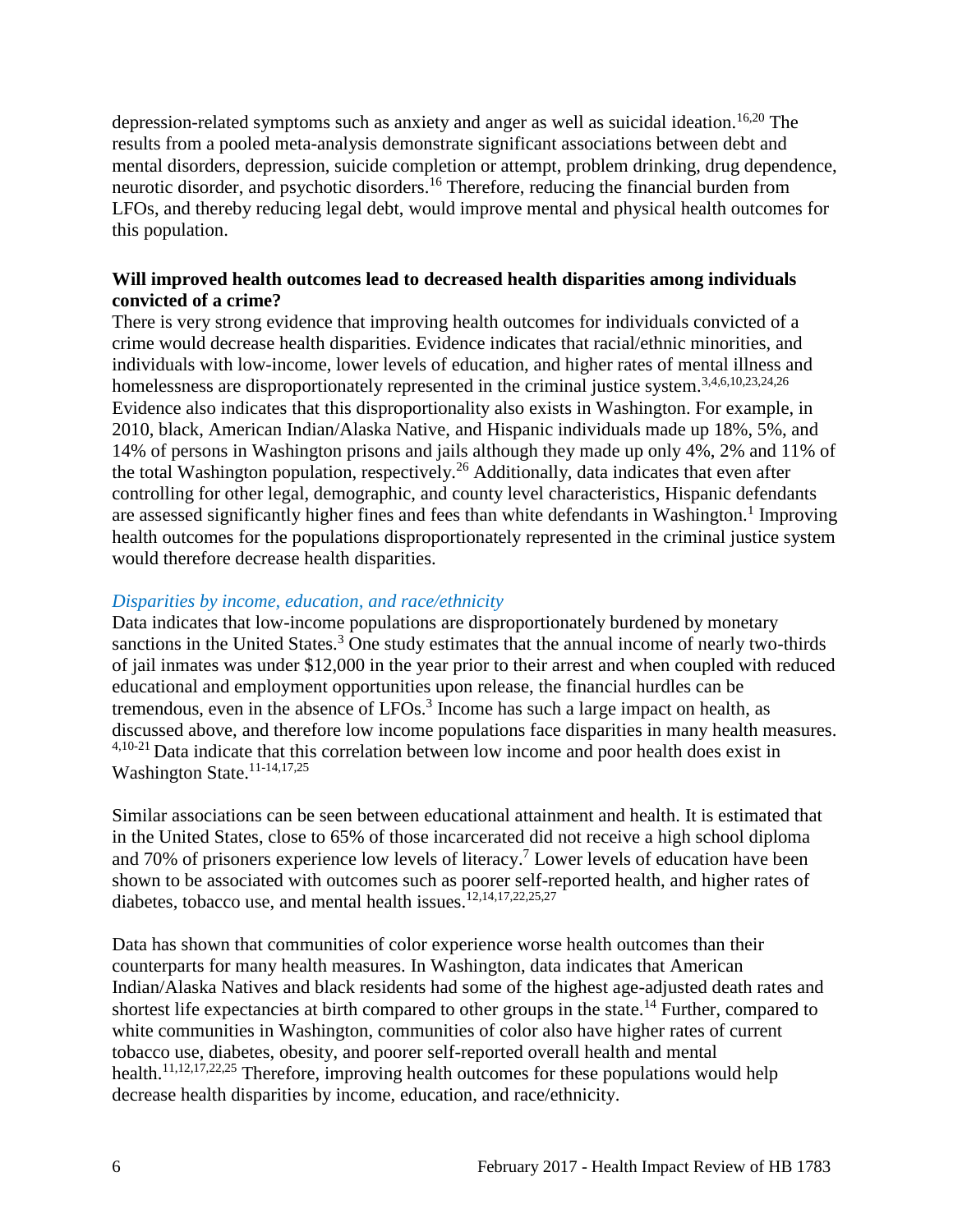#### *Homelessness and mental illness*

HB 1783 provides specific provisions for individuals convicted of a crime who are experiencing mental illness and homelessness and often, these experiences can go hand in hand. Data indicates that over half of inmates in the U.S. have a mental health issue and between 16-24% experience serious mental illness.<sup>[23](#page-16-2)</sup> Specifically in Washington, a study from 2002 revealed that 16% of individuals in the state who were receiving publicly funded mental health services had at least one felony conviction, a rate over twice that of the general population.<sup>[22](#page-16-1)</sup> Data also suggests that upon release from prison, former prisoners experience homelessness at a rate higher than the general population, which can have lasting impacts on their mental and physical health.<sup>[23](#page-16-2)</sup> Moreover, evidence from a peer-reviewed literature review shows that in addition to health issues such as nutrition disorders, higher rates of respiratory disorders, skin and dental problems, infectious diseases, and injuries due to environmental exposure, accident and violence, individuals experiencing homelessness also have high rates of mental illness. [28](#page-18-0) The National Alliance to End Homelessness estimates that approximately 50% of individuals experiencing homelessness are also experiencing a mental health issue and close to 25% experience serious mental disorders such as chronic depression, bipolar disorder, and schizophrenia."[28](#page-18-0) As a result, improving health outcomes for individuals convicted of a crime who experience mental illness and homelessness has the potential to also decrease health disparities among these populations.

#### *Other disparities*

It is important to note that Washington data also shows that there is significant variation in the assessment of LFOs depending on a number of additional factors.<sup>[1](#page-10-1)</sup> The data indicates that counties with either smaller population sizes, smaller proportions of their budgets devoted to law and justice, or higher rates of drug arrests or violent crime assess significantly higher fees and fines for cases with identical charges and prior criminal histories.<sup>[1](#page-10-1)</sup> Further, convictions involving drug offenses are associated with significantly higher LFOs than convictions involving violent crimes, and male defendants are assessed higher LFOs than female defendants.<sup>[1](#page-10-1)</sup> While HB 1783 establishes that a defendant is exempt from paying specified costs if they are found to be indigent at the time of sentencing, there are still a number of monetary sanctions that may be assessed at differing levels depending on a number of case, county, and defendant-level characteristics. The potential impact that these variations in the assessment of LFOs will have on health disparities is currently unknown.

#### **Other considerations**

We pursued a number of other research questions in order to determine if there are alternate pathways leading from the provisions in the bill to positive or negative health impacts. We ultimately did not include these pathways in the logic model on page four of this review because there was insufficient evidence to determine if the connections exist. We evaluated the evidence concerning 1) the impact of LFOs on recidivism, and 2) the financial impact of reduced LFOs on state, county and city level revenue.

#### *Recidivism*

It has been shown in Washington that arrest and confinement of nonpaying legal debtors is happening across the state, which can occur if a court finds that a person is "willful" in the nonpayment of their LFOs.<sup>[10](#page-13-1)</sup> One study in Washington interviewed residents that had been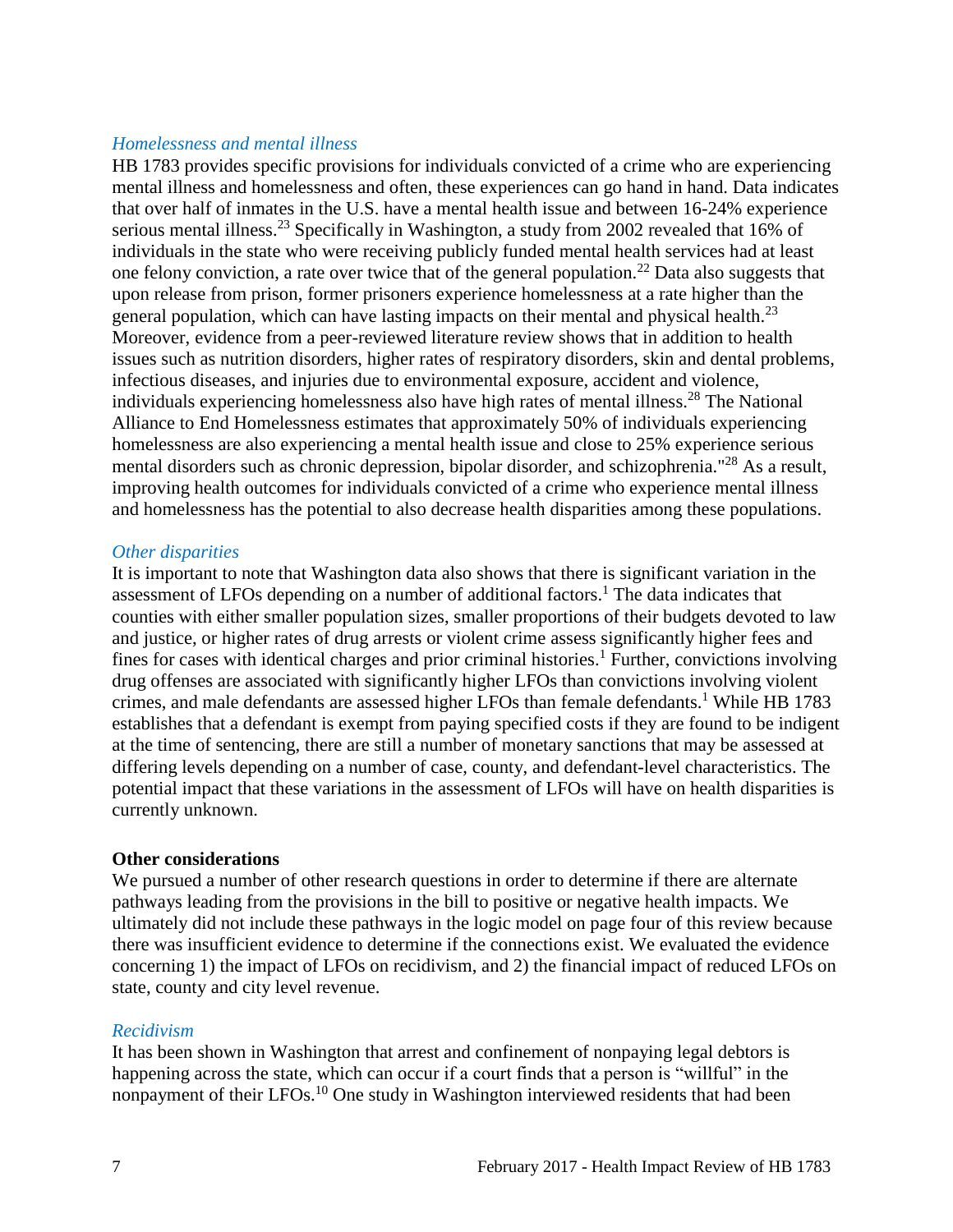assessed LFOs and nearly one-fourth of them indicated they had an arrest warrant issued as a result of their inability to pay their LFOs.<sup>[10](#page-13-1)</sup> Similarly, another study found that on any given day approximately 20% of people in custody in one Washington county are there for nonpayment of LFOs.<sup>[4](#page-11-0)</sup> However, we were not able to identify literature that examined the association between the magnitude of monetary sanctions and the likelihood of reentry into the criminal justice system among adults. A study released in 2016 examined the issue of LFOs and recidivism among youth involved in the juvenile justice system.<sup>[29](#page-18-1)</sup> The results indicate that the imposition of restitution, the amount of costs and/or restitution, and the costs and/or restitution owed at case closing were significantly associated with a higher likelihood of recidivism.[29](#page-18-1) However, because this study focused on recidivism among youth, the results are not fully generalizable to the population of interest for this bill. Beckett et al. summarized this issue in saying that, "Many consequences that flow from legal debt—including lost income, enhanced housing instability, ongoing entanglement with criminal justice institutions, and additional barriers to legal employment—are predictors of recidivism…Thus, although the hypothesis that legal debt is criminogenic, to our knowledge, has not been tested directly, the available evidence indicates that the imposition and collection of LFOs contributes to the creation of circumstances that are known to increase recidivism."[10](#page-13-1)

#### *Revenue impacts*

The fiscal note for SB 5713 (the previous version of this bill from the 2015-2016 legislative session) presents the estimated financial impact that this legislation would have as well as the estimated expenditure that would be required to implement the provisions. We explored the potential impact that the reduced income from LFOs would have on state, county, and city revenues and how this in turn would impact spending on health programs, emergency response, mental health programs, health outreach and promotion etc. However, it is unclear from our research how the revenue generated from LFOs is used by the various recipients and where the money is dispersed within agencies. Further, it is unknown how much money is spent at the state and county level to monitor, impose, enforce, and collect LFOs relative to how much money is currently being collected.<sup>[3](#page-10-3)</sup> Therefore, the pathway between potentially decreased revenue and health was not clear and was ultimately not included in the logic model.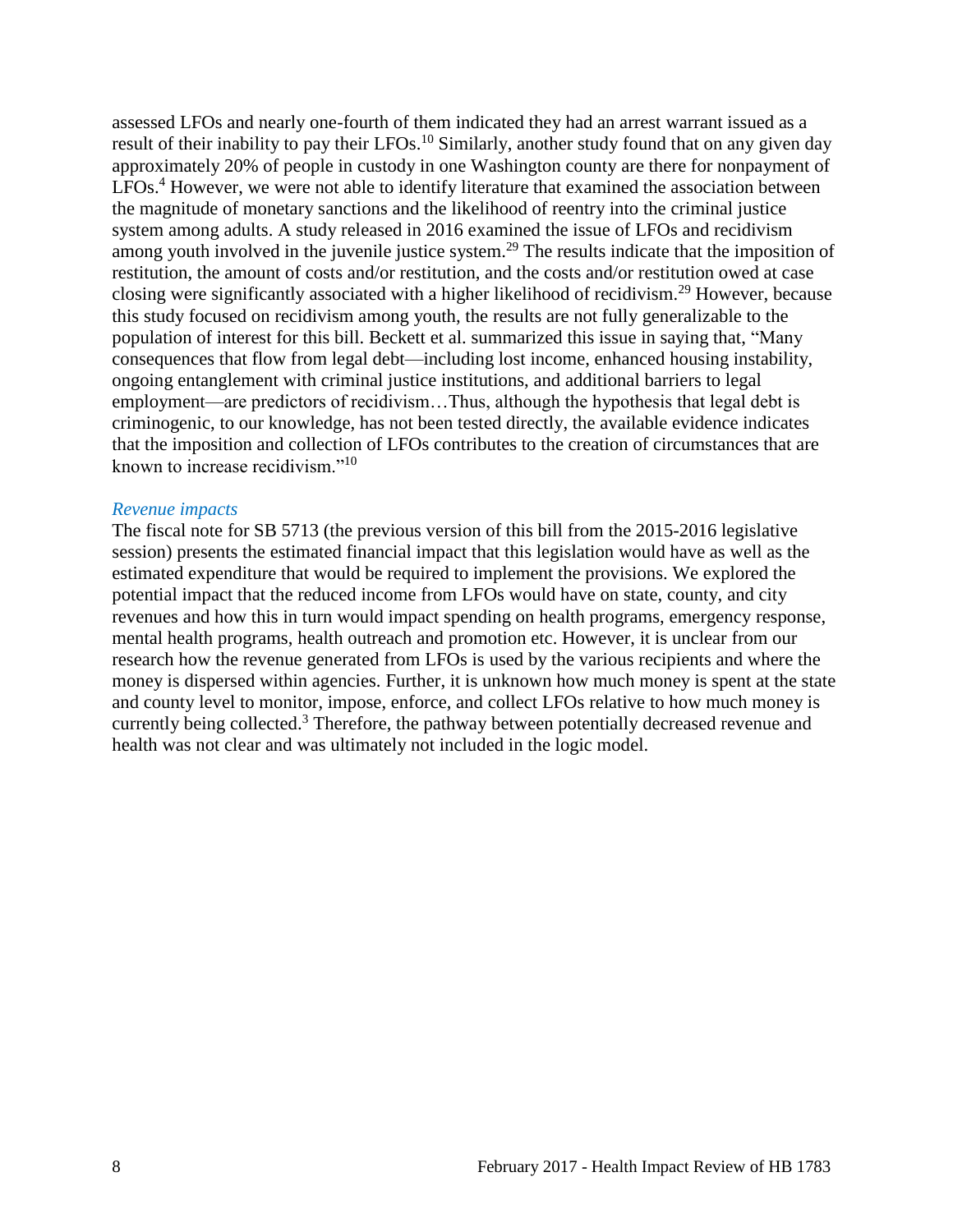# **Annotated References**

#### <span id="page-10-1"></span><span id="page-10-0"></span>1. **Beckett Katherine, Harris Alexes, Evans Heather.** *The Assessment and Consequences of Legal Financial Obligations in Washington State.* **Washington State Minority and Justice Commission;2008.**

In this report, Beckett et al. examine the assessment and consequences of legal financial obligations (LFOs) assessed by the Washington State Superior Court. The authors use two sources of data including 3,366 Washington State Superior Court cases from January and February 2004 as well as qualitative interviews with fifty Washington residents who were assessed LFOs in one of four selected counties. Data from court records indicate that Hispanic defendants, male defendants, and persons convicted of drug crimes have significantly higher fees and fines than their counterparts, including those convicted for violent crimes. Further, there is significant variation of median LFO by county, even among cases where the charges and prior criminal histories are identical. The authors found that counties with, "...smaller populations, higher drug arrest and violent crime rates, and/or comparatively small proportions of their budgets devoted to law and justice assess significantly higher fees and fines." Findings from interview data demonstrate that LFOs exacerbate many difficulties that individuals face when trying to reintegrate into their community following a criminal conviction. Examples of some of these added difficulties due to LFOs include reducing income and worsening credit scores, hindering efforts to pursue education, training, and employment, and reducing eligibility for federal benefits. The authors conclude by presenting a number of recommendations that would reform the current LFO practices in Washington.

#### <span id="page-10-2"></span>2. **Doyle Theresa.** *Legal Financial Obligations: A Ball and Chain. 2015 Annual Report*  **Minority & Justice Commission- Washington State Supreme Court;2015.**

Judge Theresa Doyle discusses the landscape of legal financial obligations (LFOs) in Washington as a part of the 2015 Minority & Justice Commission Annual Report. Doyle provides background on the types of LFOs that courts can impose in Washington, including the required \$500 victim penalty assessment and \$100 DNA database fee. The author then goes on to examine factors that have contributed to the LFO issue such as mass incarceration and inadequate court funding. Finally, the author discusses the impacts that LFOs have on defendants and the proposed legislation that would reform LFOs in Washington.

#### <span id="page-10-3"></span>3. **Harris Alexes. A Pound of Flesh: Monetary Sanctions as Punishment for the Poor. New York: Russell Sage Foundation; 2016.**

The focus of this book, written by sociologist Alexes Harris, is the rise of monetary sanctions as a tool of the criminal justice system and the ways in which these sanctions marginalize and penalize the poor. While Harris presents data from across the United States, she focuses her analysis on the court practices of five counties in Washington State. In order to illustrate how these monetary sanctions are perpetuating inequality, Harris draws conclusions from quantitative and qualitative data including sentencing data, legal documents, court hearing observations, and eighty-nine interviews with judges, clerks, attorneys, and defendants. Harris further uses this evidence to support two main arguments throughout the book: "(1) monetary sanctions imposed by the criminal justice system create and sustain inequality in the United States and, (2) the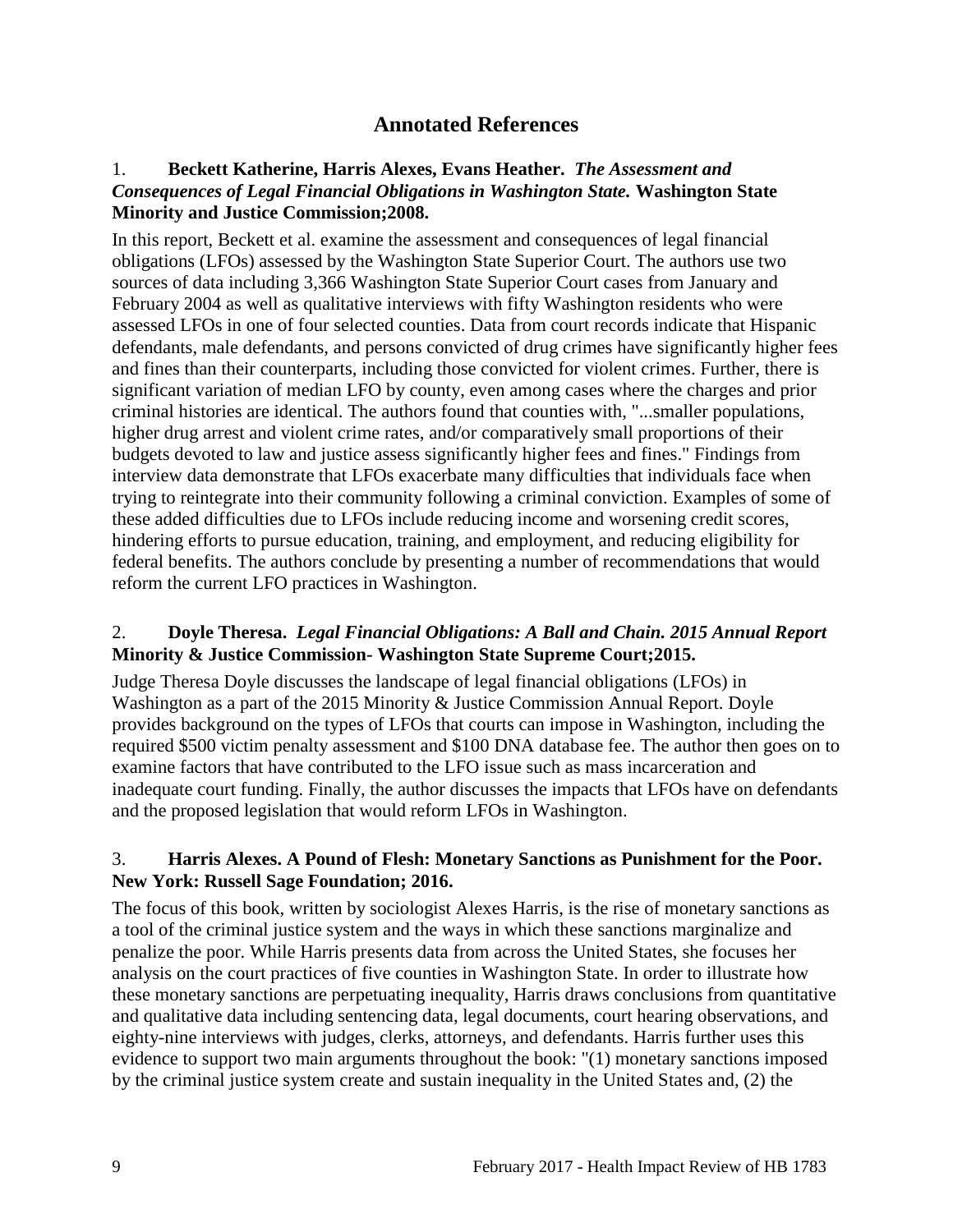system of monetary sanctions is enforced by criminal justice bureaucrats whose discretion is shaped by a culture of accountability."

#### <span id="page-11-0"></span>4.*Modern-Day Debtors Prisons: The Ways Court-Imposed Debts Punish People for Being Poor.* **American Civil Liberties Union of Washington, and Columbia Legal Services;2014.**

This report focuses on four counties in Washington state to highlight the legal financial obligation (LFO) practices used in the courts with the goal that this information will drive the legislature to reexamine and reform current policies. The authors observed court proceedings; reviewed court records; and interviewed debtors, attorneys, and community members in each of the four selected counties, which were Benton, Clark, Clallam, and Thurston counties. The findings show that many courts are not properly considering a defendant's ability to pay when imposing discretionary LFOs and this often then requires people to chose between buying basic necessities and paying off their debt. Further, the state's 12% interest rate continues to create insurmountable debt for individuals who are already living in poverty. In this way, LFOs are a barrier for successful re-entry into communities upon release from custody. The authors conclude by presenting a number of recommendations that will help relieve the burden of LFOs on indigent persons as well as save resources for counties who put tremendous effort into collecting debts.

#### <span id="page-11-1"></span>5.*The Youth Equality and Reintegration Act (The YEAR Act)* **Columbia Legal Services and University of Washington Law Children & Youth Legislative Advocacy Clinic;2015.**

This document provides an overview of the Youth Equality and Reintegration Act (YEAR Act), which was signed into law in Washington in May 2015. Key provisions of the YEAR Act include: eliminating 20 of the 22 non-restitution LFOs; reducing the 12% interest rate on LFOs to zero; providing judges with the discretion to modify restitution assessments based on ability to pay, seal criminal records when restitution to individual victims has been paid off, and convert restitution to community service hours; creates the opportunity for youth with outstanding LFOs to petition the Court to reduce or forgive LFOs and interest; and prioritizes the payment of restitution to the victims.

#### <span id="page-11-2"></span>6.*Collateral Costs: Incarceration's Effect on Economic Mobility.* **Washington, DC: The Pew Charitable Trusts;2010.**

This report by the Pew Charitable Trusts is an analysis of the impacts of incarceration on economic mobility. The authors utilized a diverse array of data sources to compile this analysis including data from the Bureau of Justice Statistics, National Longitudinal Survey of Youth, and March Current Population Survey. Data show that in the United States, the criminal justice system has a particularly high overrepresentation of men, young people, people with low education levels, and racial/ethnic minorities. Further, incarceration has a negative impact on a former inmate's economic prospects and these individuals experience less upward economic mobility in their lifetime than those who are never incarcerated. Data show that being incarcerated reduces the total earnings of males by 2%, 6% and 9% for white, Hispanic, and black males respectively. Recommendations from the authors include strategies such as connecting former inmates with the labor market to increase job training and employment, and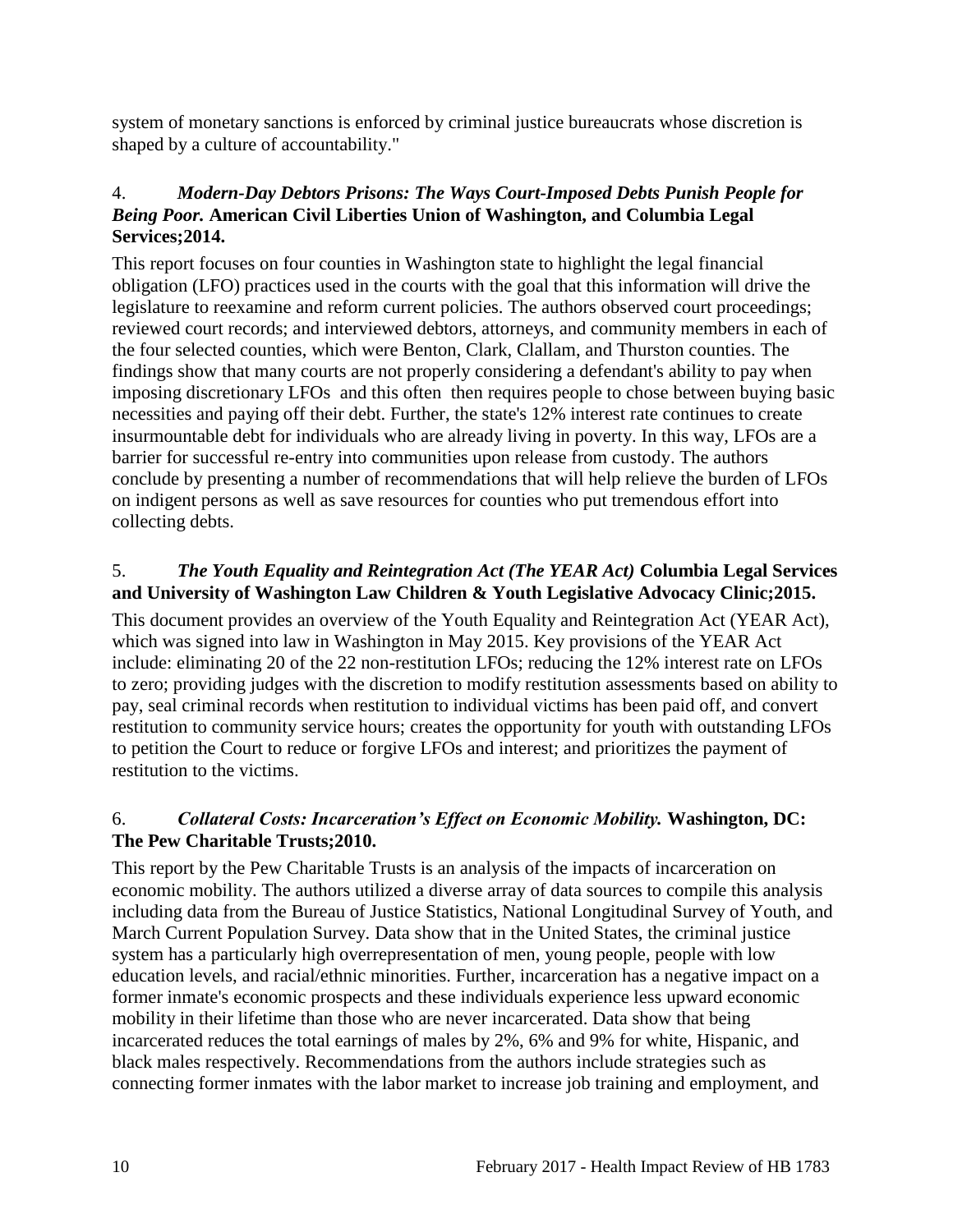capping the percent of a previous offender's income that can be subject to deduction for unpaid financial obligations.

# <span id="page-12-1"></span>7. **Bannon Alicia, Nagrecha Mitali, Diller Rebekah.** *Criminal Justice Debt: A Barrier to Reentry.* **New York University School of Law: Brennan Center for Justice;2010.**

In this report, the authors examine criminal justice fees in the fifteen states (Washington was not one of the fifteen) with the highest prison populations, which account for over 60% of all state criminal filings in the United States. Evidence indicates that across the board, states included in this analysis are adding new fees, raising existing fee amounts, and intensifying their efforts to collect outstanding fees, fines, and restitution. One important finding noted that a defendant's inability to pay their debt leads to an endless cycle of additional late fees and interest that perpetuates poverty. Further, criminal justice debt in many states is associated with a loss of voting and/or driving privileges. The authors also found that at least some jurisdictions in all the included states have arrested offenders who failed to pay their debt or did not appear for a debtrelated hearing. They also indicated that many states use threat of probation or parole revocations as a tactic for collecting debts. Given the findings, the authors propose recommendations for reforming the use of fees in the criminal justice system including: exempting indigent defendants from user fees and allowing for payment plans; eliminating penalties for individuals who are unable to pay debt all at once; eliminating the ability for a person to be incarcerated for inability to pay debt; and offering community service programs as an alternative to repaying debt.

#### <span id="page-12-0"></span>8. **Harris Alexes, Evans Heather, Beckett Katherine. Drawing blood from stones: Legal debt and social inequality in the contemporary United States.** *American Journal of Sociology.* **2010;115 (6):1753-1799.**

Harris et al. analyze national and Washington state-level data to better understand the social and legal consequences of legal financial obligations (LFOs). The authors present a brief history of the use of monetary sanctions and the ways that they have changed over time. Findings show that the use of monetary sanctions is growing in the U.S. and that the dollar value assessed is substantial compared to expected earnings, which is something courts are supposed to consider when assessing LFOs but rarely do. These sanctions create long-term debt that has negative consequences such as: loss of income and heightened stress; constraint on opportunities for growth such as housing, education, and employment; and potential for further warrants, arrest, and reincarceration as a result of nonpayment. The authors conclude that additional research is necessary to better understand the magnitude of the legal debt that is created by the entire criminal justice system.

#### 9. **Vander Giessen Michael L. Legislative Reforms for Washington State's Criminal Monetary Penalties.** *Gonzaga Law Review.* **2011;47.**

Vander Giessen describes Washington's legal financial obligation (LFO) system and the ways in which the assessment of LFOs disproportionately impacts racial and ethnic minorities. The author presents current Washington law surrounding LFOs and the way these laws create barriers for criminal offenders and their families. Evidence suggests that a large percentage of offenders have outstanding LFOs to pay and that the interest on these LFOs is one of the biggest impediments to successful re-entry into their community because it turns a seemingly modest obligation into an overwhelming financial burden. The interest, more so than the LFO itself at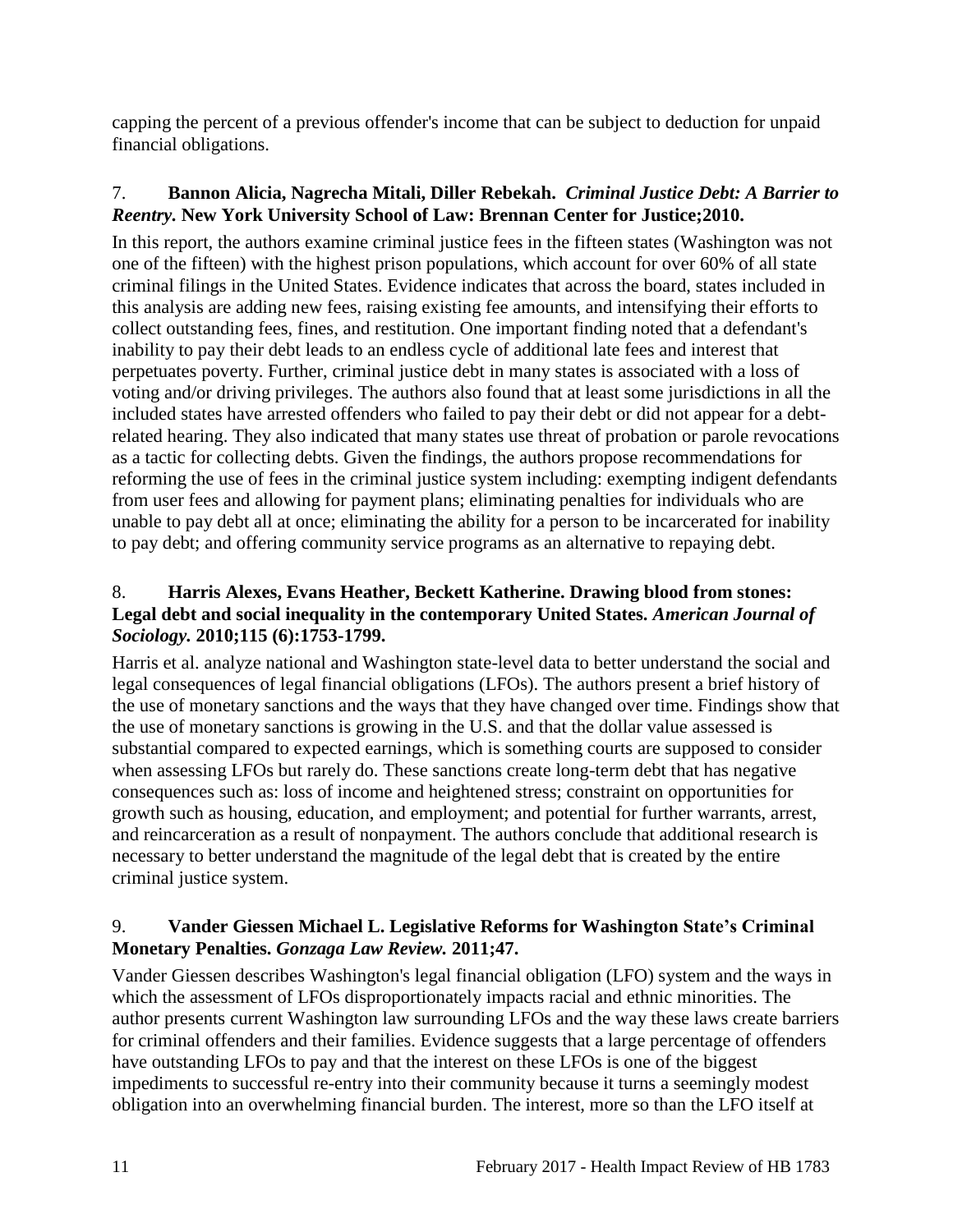times, can exacerbate poverty for those who are already in vulnerable financial situations. The author goes on to present a summary of the historical responses to LFOs as well as potential legislative reforms that the state should consider.

# <span id="page-13-1"></span>10. **Beckett Katherine, Harris Alexes. On cash and conviction: Monetary sanctions as misguided policy.** *Criminology & Public Policy.* **2011;10(3):509-537.**

Becket. et al present a summary of the use of monetary sanctions in the United States and contrasts these with the model of "day fines" used throughout Europe. Evidence shows that instead of being used as an alternative, monetary sanctions are regularly used to supplement other criminal penalties, which creates substantial debt for many. Debt created through these kinds of sanctions is different from consumer debt in that it cannot be relieved through bankruptcy and is not offset by the value of goods and services. Overall, the authors conclude that the widespread use of monetary sanctions in the criminal justice system is at odds with the overarching goal of reintegration for former offenders. The authors argue that without considering a defendant's current and future ability to pay, the use of monetary sanctions is "misguided and counterproductive" and that the use of these kinds of nongraduated sanctions should be discontinued in the U.S.

# <span id="page-13-0"></span>11. **Centers for Disease Control and Prevention. Behavioral Risk Factor Surveillance System Prevalence And Trends Data: Washington-2014. 2014;**

## **[http://apps.nccd.cdc.gov/brfss/page.asp?cat=XX&yr=2014&state=WA#XX.](http://apps.nccd.cdc.gov/brfss/page.asp?cat=XX&yr=2014&state=WA#XX) Accessed August 16, 2016.**

Behavioral Risk Factor Surveillance System (BRFSS) 2014 data from Washington state show significant correlations between lower income and a number of health indicators including: worse overall self-reported health, depression, asthma, arthritis, stroke, oral health, tobacco use, women's health indicators, health screening rates, physical activity, and diabetes. Data also show that as educational attainment increases income level also increases.

# <span id="page-13-2"></span>12. **Boysun Mike, Wasserman Cathy.** *Health of Washington State Report: Tobacco Use.* **Washington State Department of Health;2012.**

Boysun et al. report Washington state Behavioral Risk Factor Surveillance System (BRFSS) data from 2008-2010, which indicate that adults with lower incomes are significantly more likely to report smoking cigarettes than their counterparts. Further, American Indians and Alaska Natives (AI/AN) and black populations have significantly higher smoking rates than white, Hispanic, and Asian populations. There is also significant geographic variation among counties with southwest and northeast counties in the state reporting higher rates of smoking. These counties are also more likely to have high levels of poverty and lower proportions of the population with college degrees.

# 13. **Ellings Amy.** *Health of Washington State Report: Obesity and Overweight.* **Washington State Department of Health;2015.**

Ellings reports Washington state Behavioral Risk Factor Surveillance System (BRFSS) data from 2002-2014, which shows that obesity rates are the highest among low income families and that as income increase, rates of obesity decrease. Further, individuals that graduated college or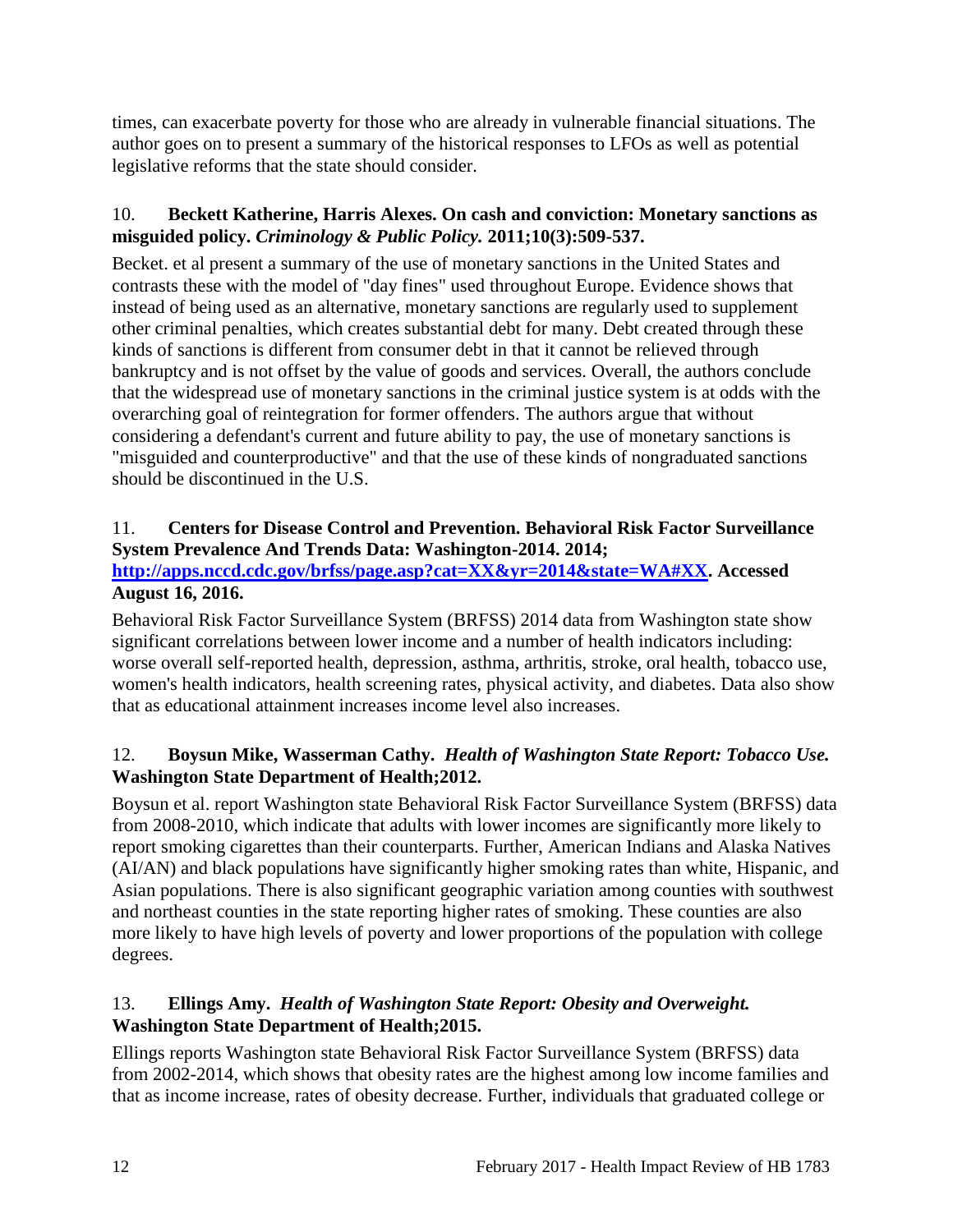attended some college had lower rates of obesity than those who had a high school education or less. Black, American Indian and Alaska Native, and Hispanic Washington residents had higher rates of obesity even after accounting for gender, income, education, and age.

## <span id="page-14-0"></span>14. **Poel A.** *Health of Washington State Report: Mortality and Life Expectancy. Data Update 2015.* **Washington State Department of Health;2015.**

Poel presents Washington state data on mortality and life expectancy. The data show that ageadjusted death rates were higher in Washington census tracks with higher poverty rates. The state data also show that American Indian/Alaska Natives, Native Hawaiian/Other Pacific Islanders, and black residents had the highest age-adjusted death rate and shortest life expectancy at birth compared to other groups in the state.

## <span id="page-14-2"></span>15. **Prause J., Dooley D., Huh J. Income volatility and psychological depression.**  *American journal of community psychology.* **Mar 2009;43(1-2):57-70.**

Prause et al. analyzed a sample  $(n = 4,493)$  from the National Longitudinal Survey of Youth. Researchers found that income volatility was significantly associated with depression; and downward volatility (frequent losses in income) was significantly associated with depression even after controlling for baseline depression. High income appeared to act as a buffer, so those with lower incomes were more vulnerable to the adverse effects of downward volatility.

#### <span id="page-14-3"></span>16. **Richardson Thomas, Elliott Peter, Roberts Ronald. The relationship between personal unsecured debt and mental and physical health: a systematic review and metaanalysis.** *Clinical Psychology Review.* **2013;33(8):1148-1162.**

Richardson et al. present a synthesis of the literature from 1984 to 2013 regarding the relationship between personal unsecured debt and health, and then further present a metaanalysis or pooled odds ratios (OR). In total, the authors included 65 articles from 12 different countries with the vast majority from either the United States or the United Kingdom. Evidence from the systematic review shows that 78.5% of included articles (n=51) report that being in debt was associated with worse health. The majority of the studies examined the relationship between debt and mental health with a smaller number assessing debt and self-reported physical health. Results from the pooled meta-analysis found significant associations between "...debt and mental disorder (OR = 3.24), depression (OR = 2.77), suicide completion (OR = 7.9), suicide completion or attempt ( $OR = 5.76$ ), problem drinking ( $OR = 2.68$ ), drug dependence ( $OR =$ 8.57), neurotic disorder ( $OR = 3.21$ ) and psychotic disorders ( $OR = 4.03$ )". The authors conclude that future research is needed to better understand the specific mechanisms by which debt is associated with health and the potential impact that debt repayment may have on improving outcomes.

#### <span id="page-14-1"></span>17. **Serafin M.** *Health of Washington State Report: Self-reported Health Status. Data Update 2016.* **Washington State Department of Health;2016.**

Serafin presents data from Washington state on self-reported health status. The data show that after accounting for age, education, race and ethnicity, household income was a strong predictor of self-reported health status. Health status varied by race and ethnicity, with close to 35% of Hispanics, 30% of American Indian/Alaska Natives, and 20% of Native Hawaiian/Other Pacific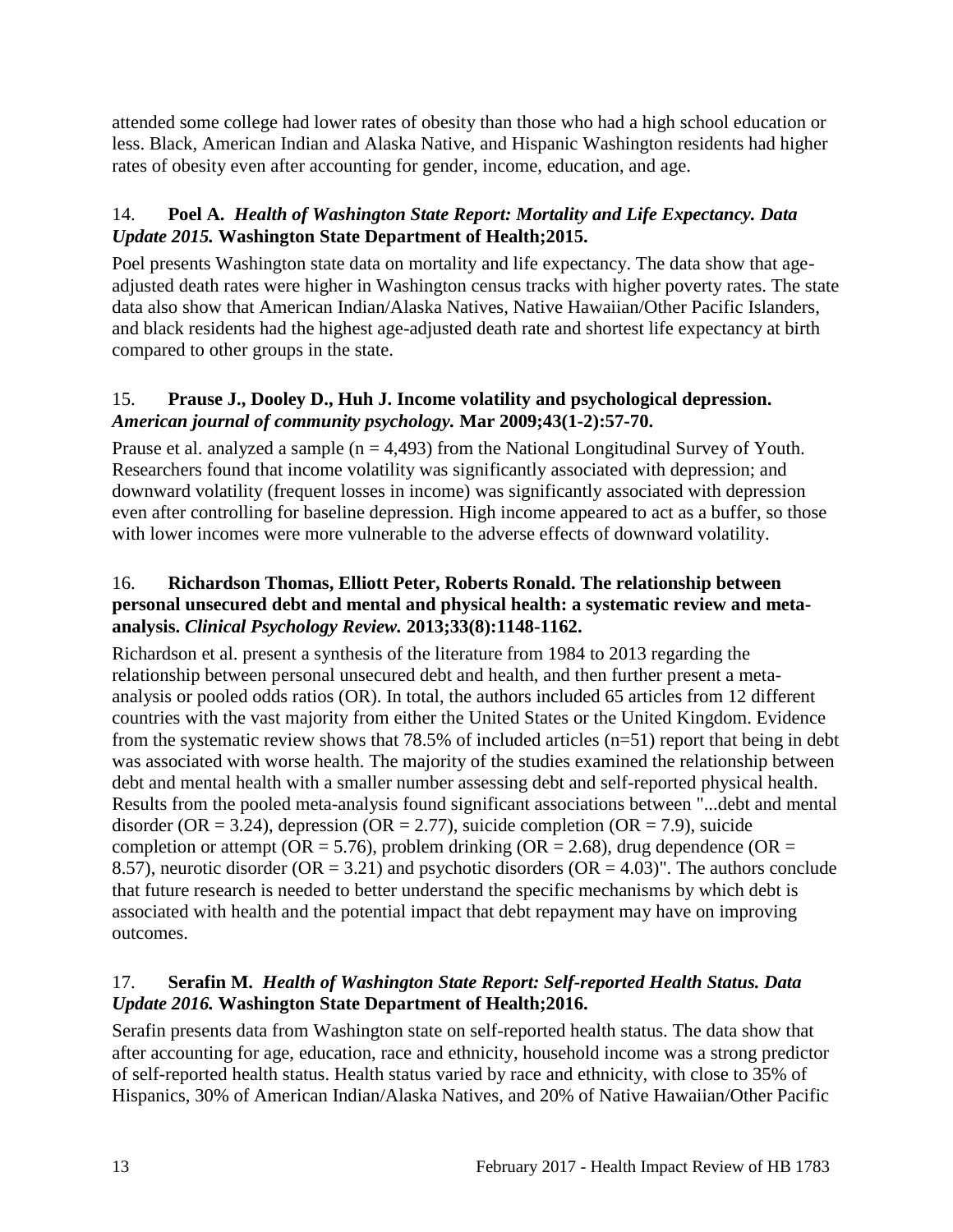Islander reporting fair or poor health. Washington Behavioral Risk Factor Surveillance System (BRFSS) data from 2012-2014 also show that education was a strong predictor of self-reported fair or poor health after adjusting for age.

### <span id="page-15-0"></span>18. **Subramanyam M., Kawachi I., Berkman L., et al. Relative deprivation in income and self-rated health in the United States.** *Social Science and Medicine.* **Aug 2009;69(3):327- 334.**

Subramanyam et al. analyzed data from the 2002, 2004, and 2006 Current Population Surveys conducted by the United States Census Bureau. Researchers found that individuals from the lowest income category were over five times more likely to report being in poor health than participants from the highest income category. In addition, they found that relative deprivation (the differences in incomes between an individual and others who have higher incomes than that individual [one measure of income inequality]) appeared to explain a large part of this association.

#### <span id="page-15-1"></span>19. **Sweet Elizabeth, Nandi Arijit, Adam Emma K., et al. The high price of debt: household financial debt and its impact on mental and physical health.** *Social science & medicine.* **2013;91:94-100.**

Sweet et al. analyzed data from the National Longitudinal Study of Adolescent Health (Add Health) to investigate the association between financial debt and health outcomes (n=8400). Data collection for Add Health began with Wave I in 1994/1995 with a cohort of adolescents grades 7-12. For this study, data from Waves I through Wave IV (collected in 2007/2008 at ages 24-32) were included in the analysis. The authors found that reporting high financial household debt is significantly associated with high perceived stress and depression, higher blood pressure, and worse self-reported general health. These associations remained significant after controlled for factors such as the number of people in the household, race/ethnicity, education, income, smoking, physical activity, diet, BMI, marital status, health insurance, job loss, and home ownership. The authors conclude that household debts relative to assets is a robust predictor of health outcomes and should be explored further as a socioeconomic determinant of health in future research.

#### <span id="page-15-2"></span>20. **Turunen Elina, Hiilamo Heikki. Health effects of indebtedness: a systematic review.**  *BMC Public Health.* **2014;14(489).**

Turunen et al. systematically reviewed the literature from 1994 to 2013 to assess the relationship between indebtedness and mental and physical health (n=33 articles). About half of the included studies were conducted in the United States and measures for indebtedness varied widely. Evidence shows that personal debt negatively impacts mental health and is associated with an increased rate of depression and depression-related symptoms such as anxiety and anger as well as suicidal ideation. Unpaid debt was also associated with poorer subjective health and healthrelated behaviors such as physical activity, alcohol and tobacco use, and diet quality. The authors conclude that indebtedness is associated with a number of serious health outcomes but that future research is needed to better understand the causal link and the role of other influences such as employment status and the type of debt.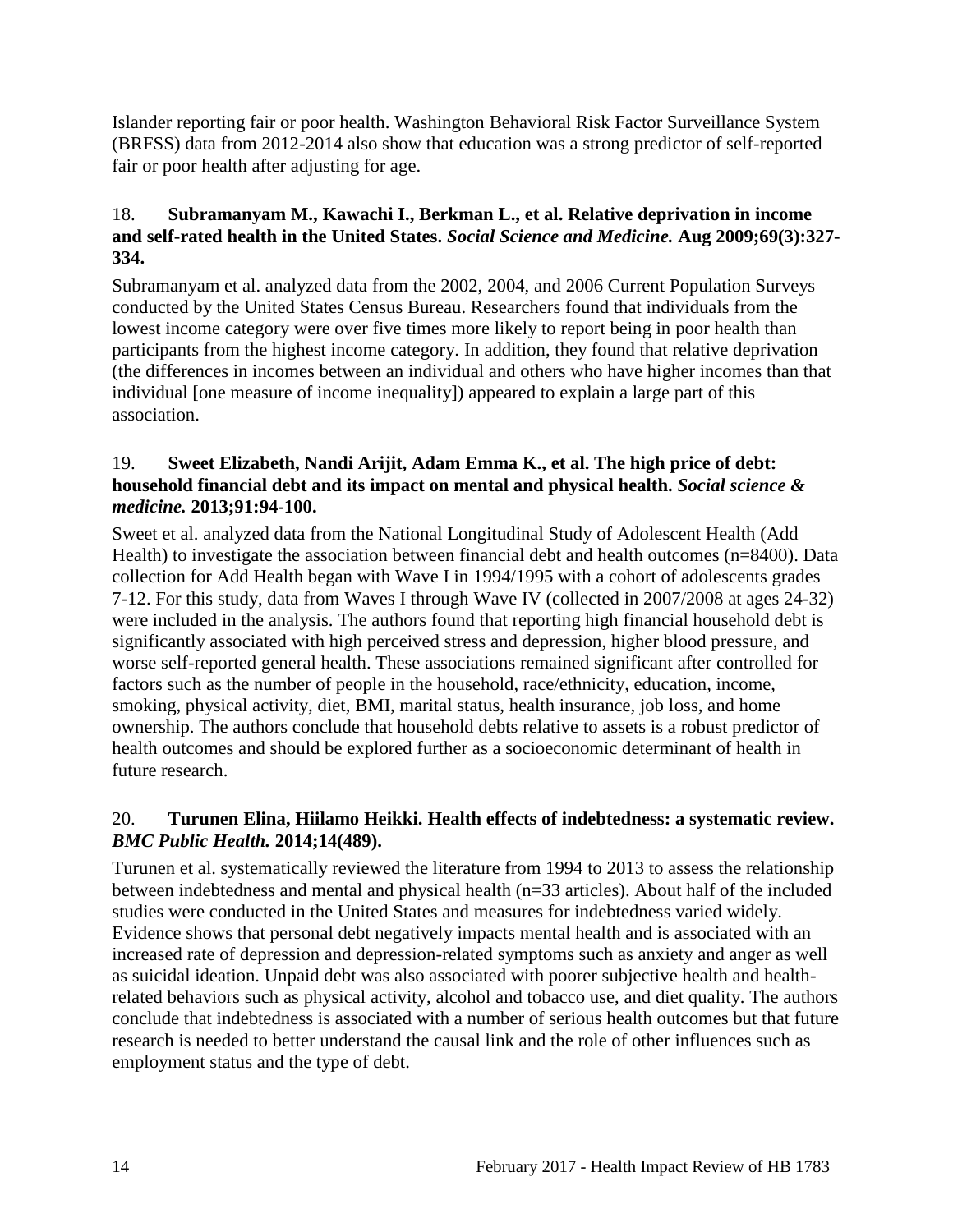#### <span id="page-16-0"></span>21. **VanEenwyk J.** *Health of Washington State Report: Socioeconomic Position in Washington.* **Washington State Department of Health;2014.**

VanEenwyk presents data about socioeconomic position in Washington State including differences within the state as well as statewide differences compared to national data. Data indicate that compared to the United States as a whole, fewer Washington residents are living in poverty and a higher percentage of residents ages 25 and older have college degrees. However, these economic resources are not evenly distributed among all Washington residents. Females in Washington were more likely to be living in poverty than males and were also more likely to have lower wages. Further, American Indian and Alaska Native, Hispanic, and black residents had higher percentages of living in poverty and lower median household incomes compared to other groups. Data also indicated that counties in eastern Washington were more likely to have high poverty rates and high rates of unemployment than counties in western Washington.

# <span id="page-16-1"></span>22.*Health of Washington State: Mental Health.* **Washington State Board of Health;2008.**

Washington Behavioral Risk Factor Surveillance System (BRFSS) data from 2004-2006 indicate that American Indians and Alaska Natives and non-Hispanic black individuals reported significantly higher rates of poor mental health compared to other groups. These relationships persisted after adjusting for additional factors such as age, income, and education. Washington BRFSS data also show an association between lower annual household income and poor mental health, a relationship that was also shown with education. It is well understood that mental health is also closely related to other areas such as employment opportunities, physical health, substance abuse. This report also highlights a Washington state study from 2002 that reveal that 16% of individuals in the state who were receiving publicly funded mental health services had at least one felony conviction, a rate over twice that of the general population.

### <span id="page-16-2"></span>23. **Dumont Dora M., Allen Scott A., Brockmann Bradley W., et al. Incarceration, community health, and racial disparities.** *Journal of Health Care for the Poor and Underserved.* **2013;24.**

Dumont et al. present an evidence-based commentary about the social determinants of incarceration and inmate morbidity and mortality within the context of health disparities in the United States. Data indicates that over half of inmates in the U.S. have a mental health issue and between 16-24% experience serious mental illness, a percentage much higher than the 5-7% estimate nationally. Further, many inmates experience co-morbidities in addition to mental illness such as untreated substance dependence and addiction. The authors also discuss potential mechanisms for the ways in which incarceration perpetuates health disparities, particularly among black, Hispanic, and low-income populations who are disproportionately represented in the criminal justice system compared to their counterparts. Upon release from prison, data shows that former prisoners experience homelessness at a rate higher than the general population. Former prisoners also experience challenges with gaining education, employment, public assistance, and health insurance. These challenges all threaten an individuals ability to regain stability following incarceration and can have lasting impacts on their mental and physical health.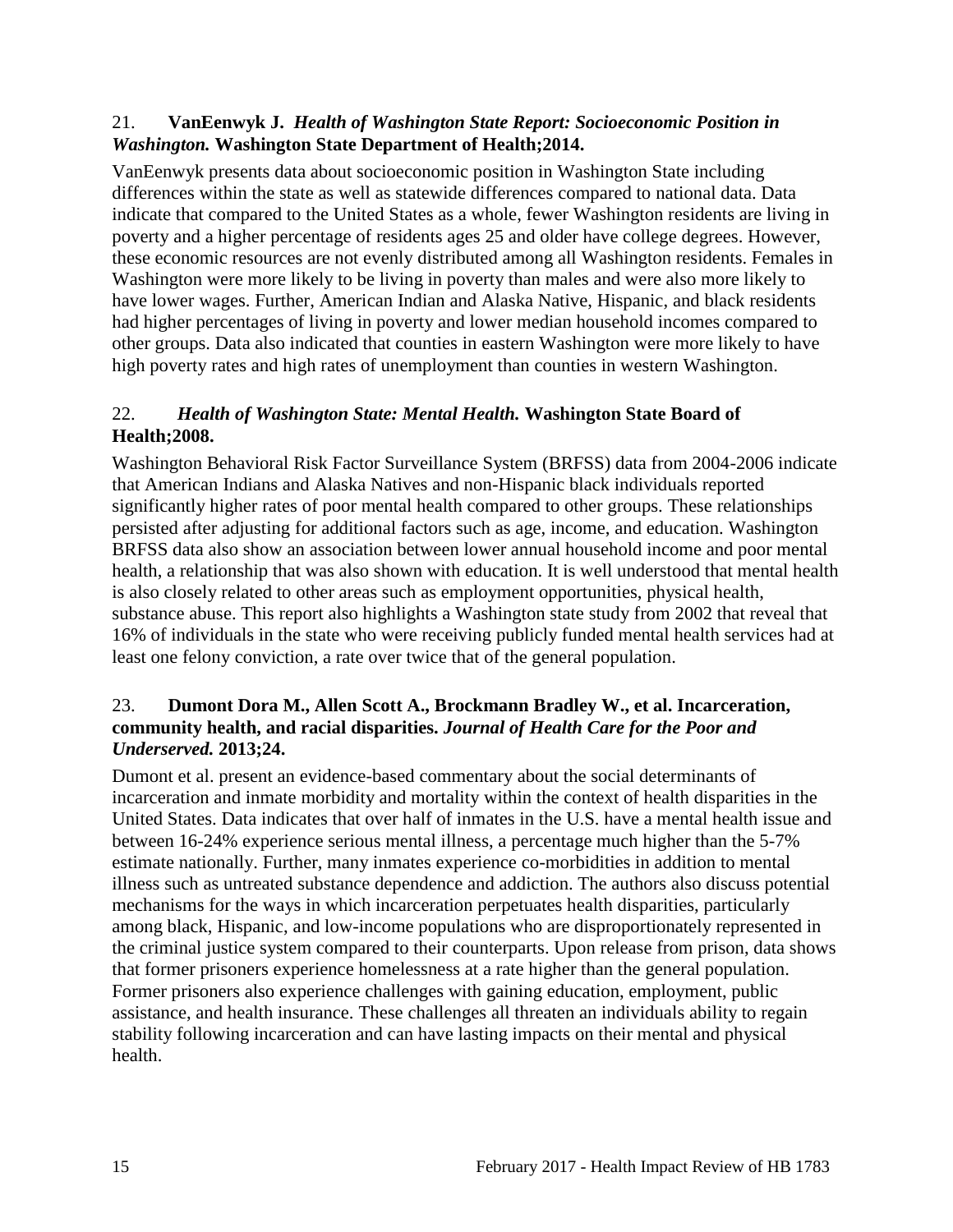#### <span id="page-17-2"></span>24. **Fredericksen Allyson, Lassiter Linnea.** *Disenfranchised by Debt: Millions Impoverished by Prison, Blocked from Voting.* **Alliance for a Just Society;2016.**

In this report, Fredericksen et al. examined state-by-state requirements for the payment of legal financial obligations (LFOs) in order for persons with felony convictions to regain their right to vote. These laws are referred to as criminal disenfranchisement laws and the authors find that disenfranchisement laws requiring payment of LFOs have a disparate impact on people of color. The report indicates that Washington state does not have a direct disenfranchisement law that is based on financial stipulations because it was found to be unconstitutional in a 2007 case. However, if an individual in Washington state misses three or more LFO payments within a twelve month period their voting rights may be revoked. The authors also note the disparities in arrest and conviction rates on a national level. For example, black men in the United States are six times as likely to be incarcerated as white men are and American Indians/Alaskan Natives have the second highest rate of incarceration behind blacks. The authors conclude that poverty, and an inability to pay LFOs, should not bar people from the right to vote, particularly when the laws are disproportionately impacting those who are low-income and persons of color.

## <span id="page-17-0"></span>25. **Kemple Angela.** *Health of Washington State Report: Diabetes.* **Washington State Department of Health;2016.**

Kemple presents data from Washington regarding diabetes in the state. Washington data from the Behavioral Risk Factor Surveillance System (BRFSS) from 2012-2014 show that among adults, the percentage of persons with diabetes increased as household income decreased. This relationship was also true for education. Further, BRFSS data also show that age-adjusted diabetes prevalence is highest among those who are Hispanic, American Indian/Alaska Native, and black.

# <span id="page-17-3"></span>26. **Prison Policy Initiative. Washington Profile. 2010;**

# **[http://www.prisonpolicy.org/profiles/WA.html.](http://www.prisonpolicy.org/profiles/WA.html) Accessed September 13, 2016.**

This webpage provides data on incarceration in Washington from 2010. Data show that the rate of incarceration in the state has been growing since the late 1970's and in 2010, there were approximately 139,000 people behind bars of under criminal justice supervision in the state. Racial disparities are present in the Washington criminal justice system as well. In 2010, black, American Indian/Alaska Native, and Hispanic individuals made up 18%, 5%, and 14% of persons in Washington prisons and jails although they made up only 4%, 2% and 11% of the total Washington population, respectively.

#### <span id="page-17-1"></span>27. **JP Mersky, AJ. Reynolds. Educational success and adult health: Findings from the Chicago longitudinal study.** *Prevention Science.* **2009;10(2):175-195.**

Mersky and Reynolds analyzed data from a Chicago prospective cohort study that followed 1,539 individuals. Results indicate that high school completion was significantly and inversely associated with tobacco smoking, frequent substance use, depression, and no health insurance coverage. In addition, middle school reading performance was inversely related to depression and student's expectation to attend college was negatively associated with frequent drug use.